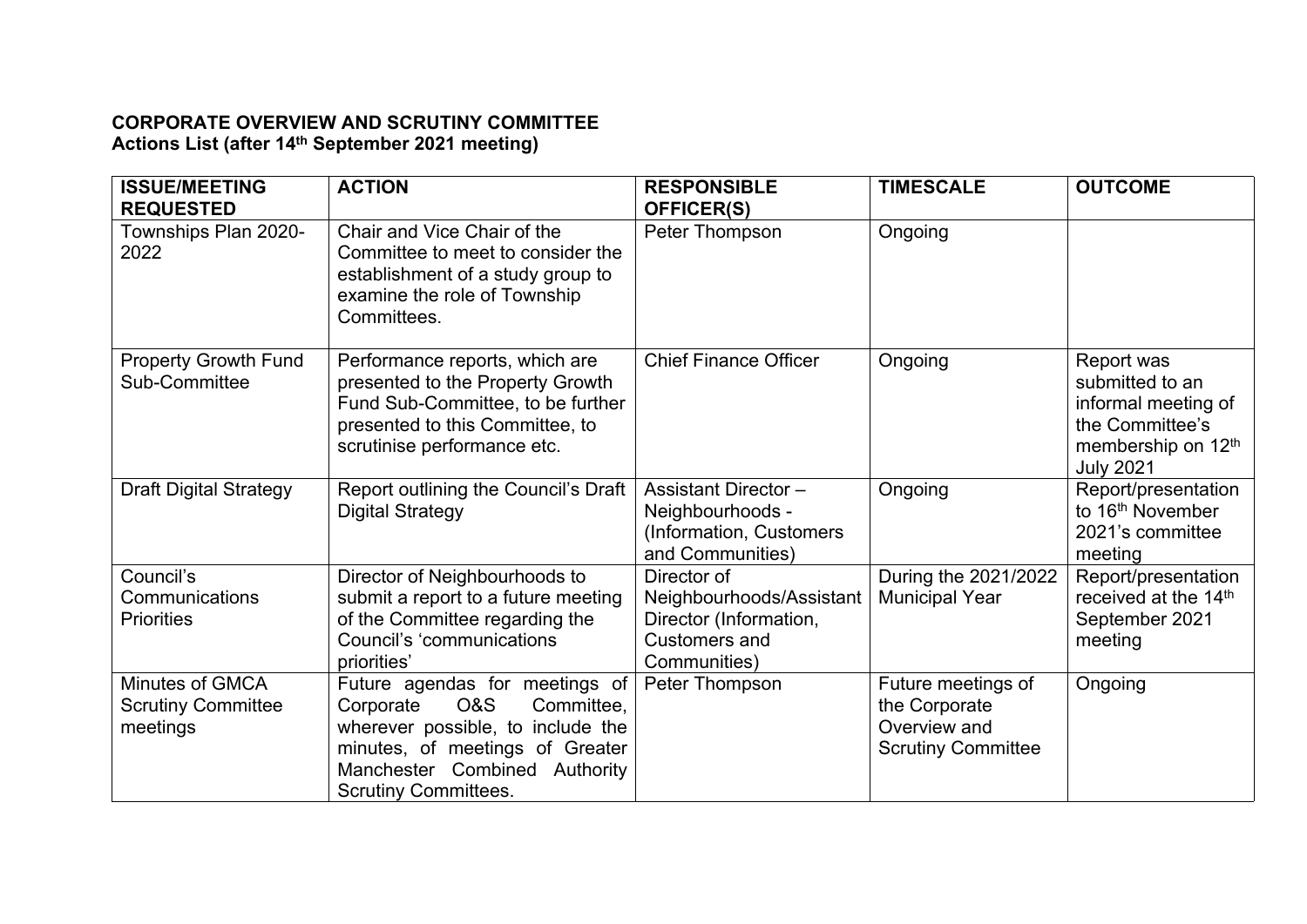| <b>Health Related</b><br>Absences                       | The Head of Workforce and<br>Organisational Development to<br>provide Members of the<br>Committee with a briefing note<br>which compared Rochdale<br>Council's performance, relating to<br>health related absences, with the<br>other authorities in Greater<br>Manchester. | Head of Workforce and<br>Organisational<br>Development | During 2021/2022                                                             | Referred to newly<br>established<br><b>Employment and</b><br><b>Equalities</b><br>Committee                                                                                                           |
|---------------------------------------------------------|-----------------------------------------------------------------------------------------------------------------------------------------------------------------------------------------------------------------------------------------------------------------------------|--------------------------------------------------------|------------------------------------------------------------------------------|-------------------------------------------------------------------------------------------------------------------------------------------------------------------------------------------------------|
| Strategic Plan - Covid-<br>19                           | A report outlining the Strategic<br>Plan dealing with the ongoing and<br>future impact of Covid-19, be<br>presented to a future meeting of<br>the Committee.                                                                                                                | John Rooney                                            | During 2021/2022                                                             | A report to a future<br>meeting of the<br>Committee                                                                                                                                                   |
| <b>Local Government</b><br>Ombudsman's Annual<br>report | Clarification on which Committee(s)<br>should consider this report                                                                                                                                                                                                          | Peter Thompson                                         | From 2021/2022<br>onwards                                                    | Submission to both<br>Audit and<br>Governance and<br>Corporate O&S<br>Committees as the<br>remit of the report<br>covers areas of<br>responsibility<br>appertaining to both<br>of these<br>Committees |
| <b>Insurance Claims</b><br>Report                       | The Committee requests that future<br>include<br>reports<br>details<br><b>of</b><br>associated 'claims cost mitigation<br>to the authority'.                                                                                                                                | <b>Martin Nixon</b>                                    | Report to the<br>Committee's meeting<br>on 16 <sup>th</sup> November<br>2021 |                                                                                                                                                                                                       |